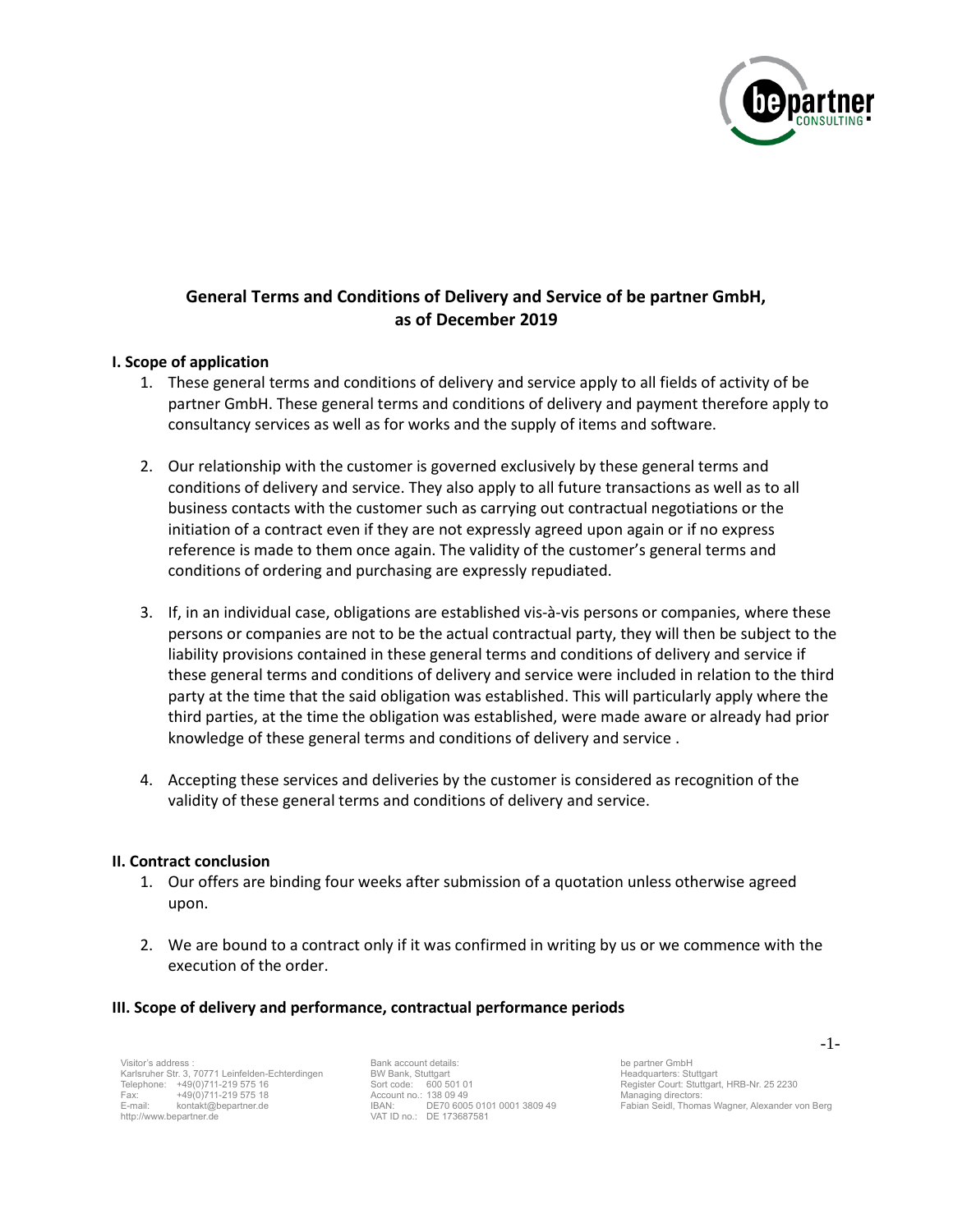

- 1. For the scope of our delivery or performance, our written offer or our order confirmation is decisive. Additional agreements and amendments require our written confirmation. If our offer or order confirmation was based on the details provided by the customer (data, figures, images, performance specifications, functional specifications etc.), our offer is only binding if these details were correct. If, following contractual conclusion, it transpires that the order cannot be executed in accordance with the customer's specifications, we are entitled to rescind the contract if and to the extent that the customer is not ready to accept our proposed alternative solution and, where necessary, to assume actual additional costs incurred.
- 2. Delivery and performance periods and dates always constitute the best possible information but are generally non-binding. The commencement of the period of delivery and adherence to the delivery dates require that the customer cooperates duly and within the time limits, provides all documents and makes any prepayments agreed upon.
- 3. We will not be in default is respect of delays in service provision if we or our vicarious agents were merely culpable of negligence. We will not be in default in cases of force majeure or other extraordinary circumstances which arise due to no fault of our own. In this case, we are also entitled to rescind the contract if we are already in default.
- 4. If we are contractually obliged to render advanced performance, we may refuse to fulfil this obligation if, following the conclusion of contract, our right to counter-performance appears at risk due to the customer's inability to fulfils its contractual duties. This is particularly the case if our entitlement to counter-performance is jeopardised by the customer's unsatisfactory financial position or other impediments to performance are imminent e.g. export or import bans, war, insolvency of suppliers or absence of necessary workers due to illness.

#### **IV. Customer's duties of cooperation**

- 1. The customer is required to support us and our employees to a reasonable, usual extent. If our employees have to provide project-related works or services at the customer's premises, we may request for support in the form of provision of work rooms and work stations equipped with computers and telephones. The cost will be borne by the customer.
- 2. Materials, information and data which we need in order to provide our services are to be provided by the customer. Data and data storage devices must be technically faultless. If there are special legal or operational safety regulations which are applicable at the customer's premises, the customer must inform us about this prior to us providing our service.

Visitor's address : Karlsruher Str. 3, 70771 Leinfelden-Echterdingen Telephone: +49(0)711-219 575 16<br>Fax: +49(0)711-219 575 18 Fax: +49(0)711-219 575 18 E-mail: kontakt@bepartner.de http://www.bepartner.de

Bank account details: BW Bank, Stuttgart Sort code: 600 501 01 Account no.: 138 09 49 IBAN: DE70 6005 0101 0001 3809 49 VAT ID no.: DE 173687581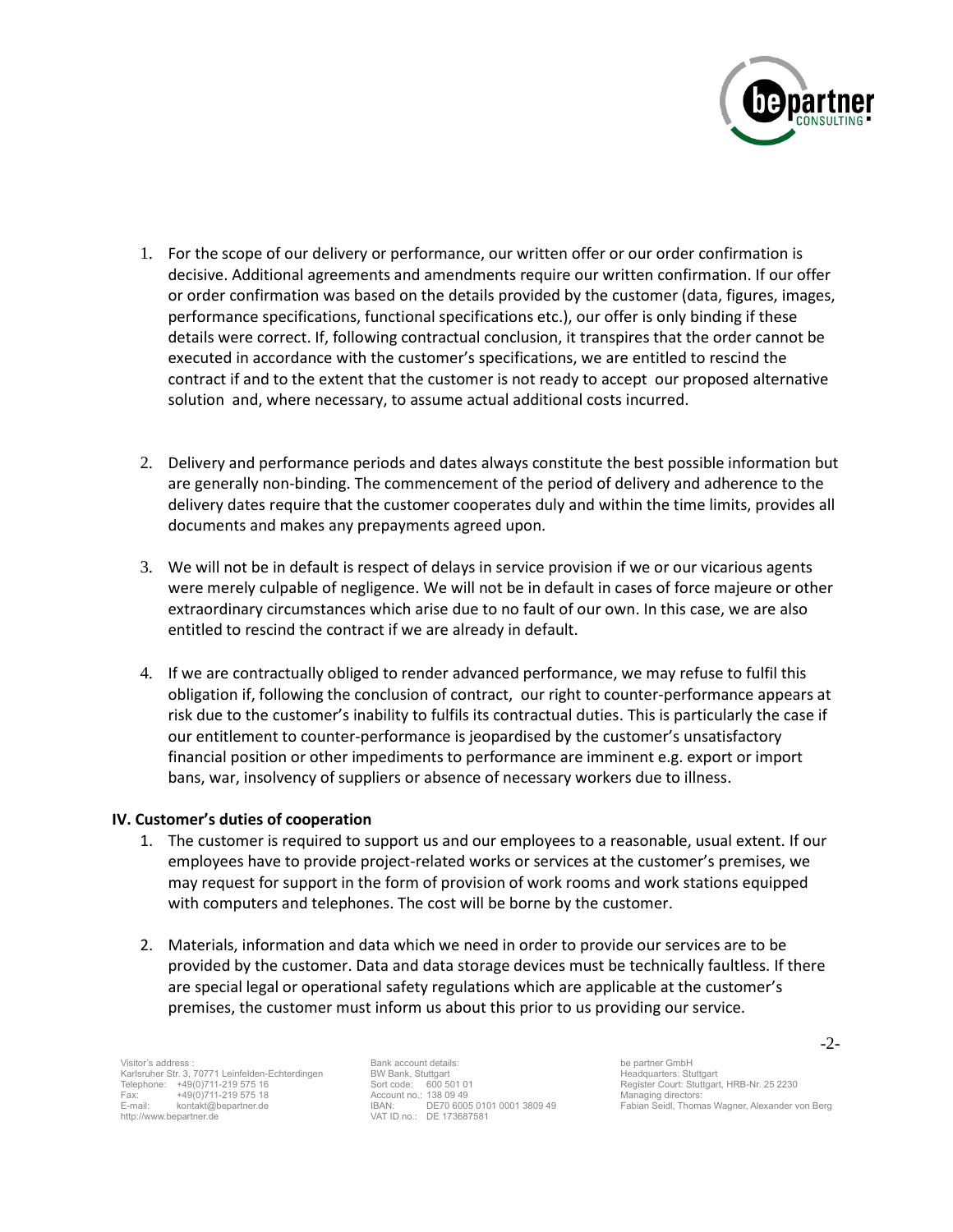

3. The customer has no authority to instruct to our employees regarding the precise form of service provision are excluded unless instructions are required in connection with safety requirements and work regulations at the customer's premises. Instructions regarding individual questions regarding the services we are to provide or the work we have to do are to be given to the contact persons we have appointed for the project and not to the employees whom we have entrusted with the task. We always make independent decisions regarding the necessary measures within the framework of our performance obligations.

#### **V. Prices**

- 1. Our prices are net. For services, the price refers to service provision at the agreed upon place of performance. When invoicing, VAT will be added in its respective legal amount.
- 2. Allowances and travelling costs will be separately invoiced if nothing to the contrary has been agreed upon. Allowances shall be reimbursed based on documented reasonable and usual costs thereof. A remuneration of EUR 0.30 per km plus VAT is considered as agreed upon. In justified cases travelling costs may be reimbursed according to such reasonable, usual costs as incurred and documented (e.g. train, plane etc.).

#### **VI. Terms and conditions of payment**

- 1. If nothing to the contrary has been contractually agreed upon, our receivables will be due when delivery has been made or when our service has been fully rendered. General payment terms are 30 days after receiving the invoice. If we deliver or provide services in definable parts, we are entitled to request a corresponding part of the remuneration for each part.
- 2. Without express agreement, the customer is not entitled to make deductions.
- 3. Our claims for remuneration can only be offset by uncontested claims that are established as final and absolute. The same applies to the exercising of a right of retention. The customer is only authorized to exercise a right of retention if it is based on the same contractual relationship.
- 4. The assignment of claims against us by the customer requires our prior approval which we can decline for cause. Accordingly the same concerns our claims against the customer.

Visitor's address : Karlsruher Str. 3, 70771 Leinfelden-Echterdingen Telephone: +49(0)711-219 575 16<br>Fax: +49(0)711-219 575 18 Fax: +49(0)711-219 575 18 E-mail: kontakt@bepartner.de http://www.bepartner.de

Bank account details: BW Bank, Stuttgart Sort code: 600 501 01 Account no.: 138 09 49 IBAN: DE70 6005 0101 0001 3809 49 VAT ID no.: DE 173687581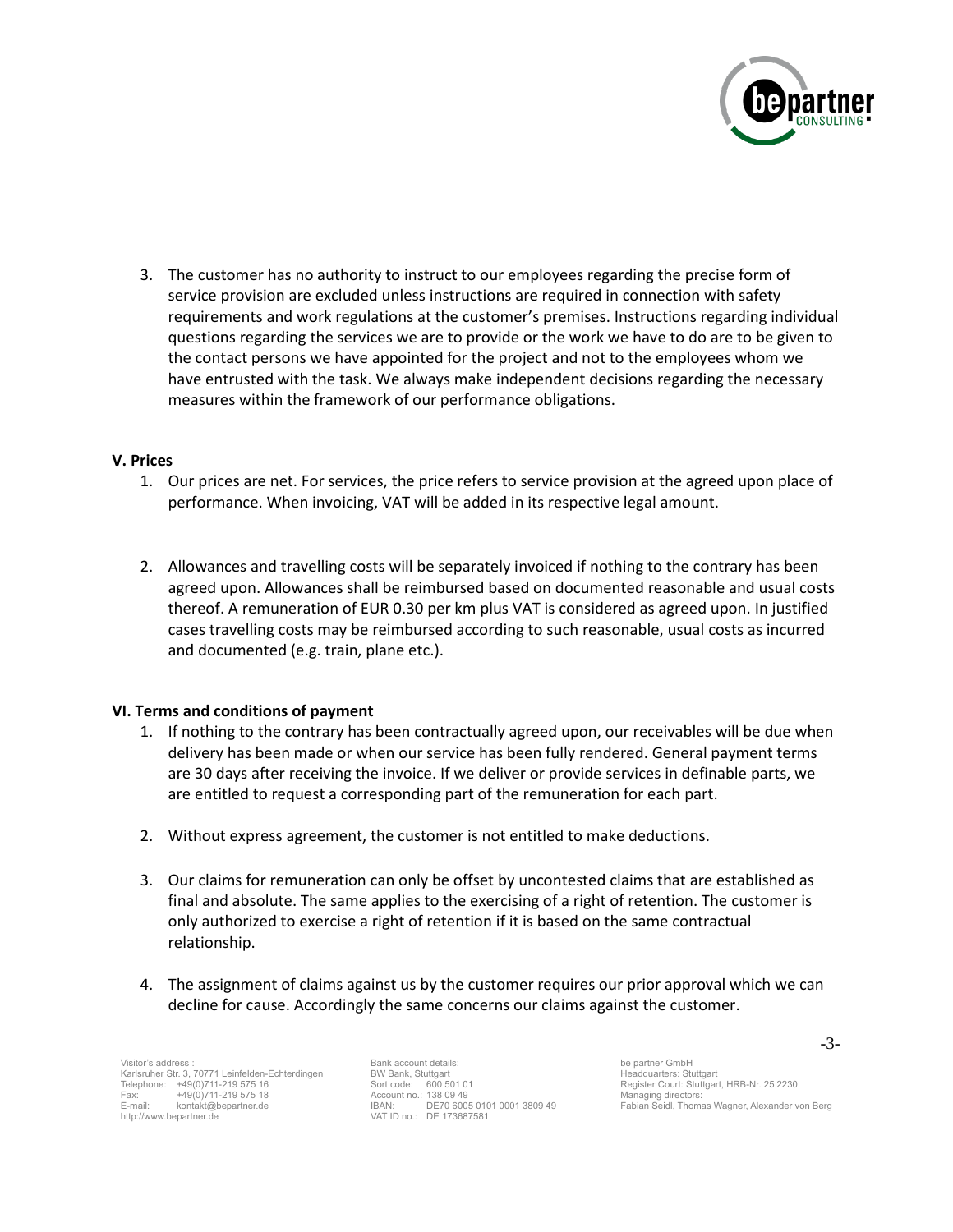

# **VII. Liability for defects and general liability**

- 1. The customer's claim for supplementary performance, reduction of price, contractual rescission and compensation exists only according to the following provisions:
	- a. If the customer accepts poor performance or a defective item, although it knows of the defect, it is only entitled to supplementary performance, contractual rescission, reduction of price or compensation if, at the time of acceptance, it reserves these rights due to the defect.
	- b. The warranty period for our deliveries and services is one year from the passage of risk.
- 2. If we fail to render due service or delivery, do so late or if we render defective contractual performance, the customer can only demand compensation for a period of 2 year as from passing of risk:
	- a. in the case of death or personal injury resulting from our intentional or negligent breach of duty or an intentional or negligent breach of duty by one of our legal representatives or vicarious agents;
	- b. for other damages which are based on an intentional or grossly negligent breach of duty on our part or on an intentional or grossly negligent breach of duty by one of our legal representatives, executive staff or vicarious agents or on the intentional or negligent breach of essential contractual obligations (cardinal duties) on our part or the intentional or negligent breach of essential contractual obligations (cardinal duties) by one of our legal representatives, executive staff or vicarious agents;
	- c. for damages which fall within the scope of protection of a guarantee issued by us (assurance) or a guarantee of quality or guarantee of durability.
- 3. In case of simple negligent breach of an essential contractual duty, liability is limited to the extent of the damage that may be typically foreseeable for this type of contract. Excluded herefrom are damages due to injury of life, body or health where the liability is not limited.
- 4. Claims for compensation against us due to mandatory liability for example according to the Product Liability Act will not be affected by the preceding regulations.
- 5. If third parties are to be commissioned or involved in the initiation or handling of the contractual obligation between the parties, the above mentioned warranty and liability limitations apply also in favour of third parties.

Visitor's address : Karlsruher Str. 3, 70771 Leinfelden-Echterdingen Telephone: +49(0)711-219 575 16<br>Fax: +49(0)711-219 575 18 Fax: +49(0)711-219 575 18 E-mail: kontakt@bepartner.de http://www.bepartner.de

Bank account details: BW Bank, Stuttgart Sort code: 600 501 01 Account no.: 138 09 49 IBAN: DE70 6005 0101 0001 3809 49 VAT ID no.: DE 173687581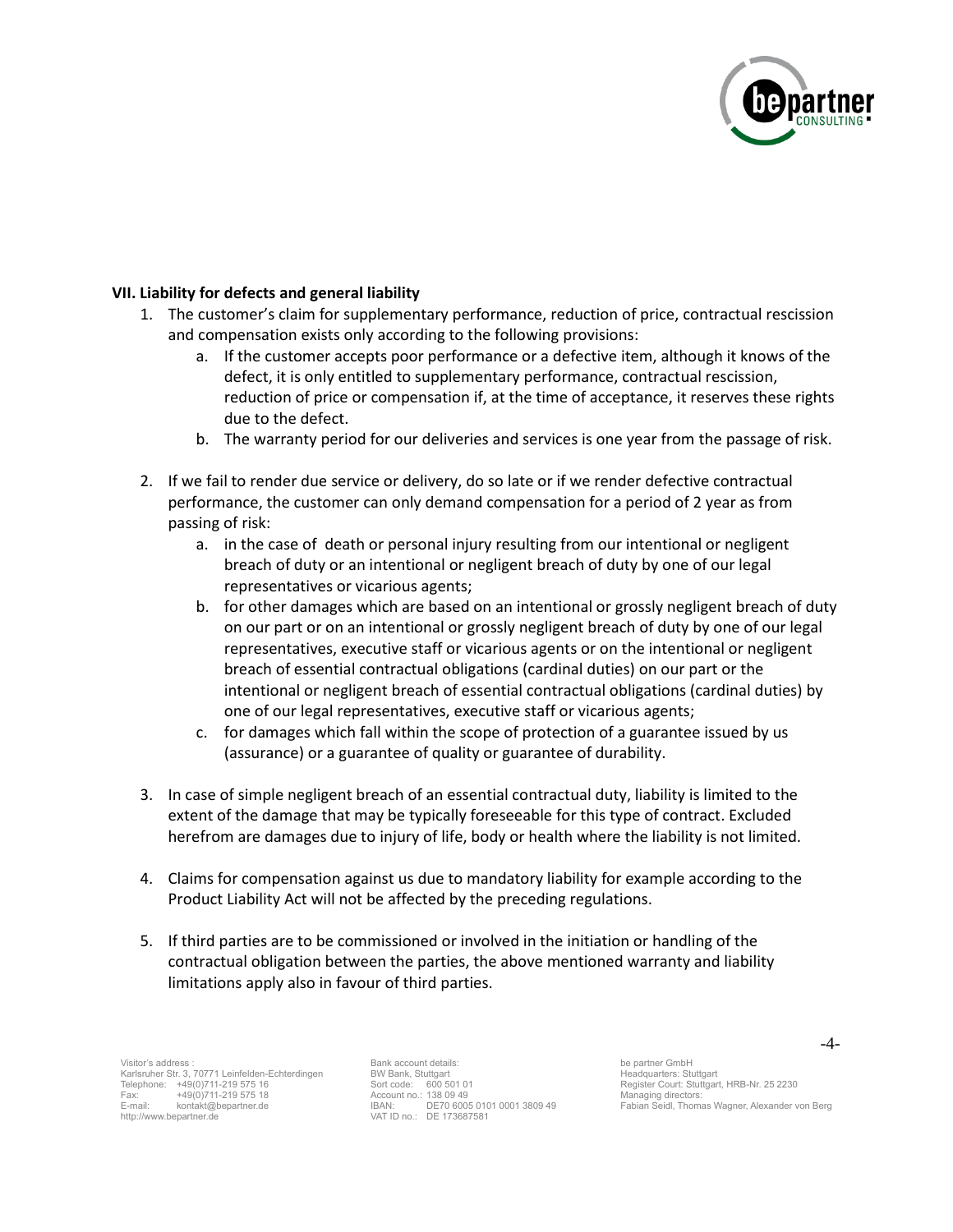

## **VIII. Special regulations for performance-based contracts**

- 1. If we are to achieve a particular result e.g. the creation of a work or particular software, the client is obliged to issue written acceptance that our contractual services have been rendered upon corresponding notification of completion on our part.
- 2. If acceptance is delayed and it is not our fault, our service will be considered as accepted upon lapse of seven calendar days since notification of completion.

#### **IX. Special regulations for service agreements**

- 1. A service agreement can only be terminated within a termination period of 1 month for each party.
- 2. An important reason is established particularly if:
	- a. duties, especially the duty to cooperate, which are to be fulfilled within the contractually agreed upon periods are not fulfilled despite setting of deadlines with reference to the existing right to terminate,
	- b. obligations to maintain secrecy are violated,
	- c. essential contractual components are not fulfilled, or despite an additional period of grace are not completely fulfilled.
- 3. The termination is to be issued in writing.

#### **X. Non-disclosure obligations**

- 1. We and the customer ("the parties") undertake to maintain secrecy during the period of the contract regarding information which we become aware of in connection with the contract which is defined as confidential or is considered as constituting business or operating secrets due to other circumstances. We will neither record nor forward the information to third parties or utilise it in any way if this has not been approved of or offered for the achievement of the contractual goal. This obligation to maintain secrecy will endure for another five years after complete fulfilment or termination of the contract.
- 2. Excluded herefrom is information
	- a. which a party was aware of prior to commencement of contract negotiations or which was given to third parties and was not classified as confidential if this does not violate their confidentiality obligations;
	- b. which the parties have developed independently of each other;

Visitor's address : Karlsruher Str. 3, 70771 Leinfelden-Echterdingen Telephone: +49(0)711-219 575 16<br>Fax: +49(0)711-219 575 18 Fax: +49(0)711-219 575 18 E-mail: kontakt@bepartner.de http://www.bepartner.de

Bank account details: BW Bank, Stuttgart Sort code: 600 501 01 Account no.: 138 09 49 IBAN: DE70 6005 0101 0001 3809 49 VAT ID no.: DE 173687581